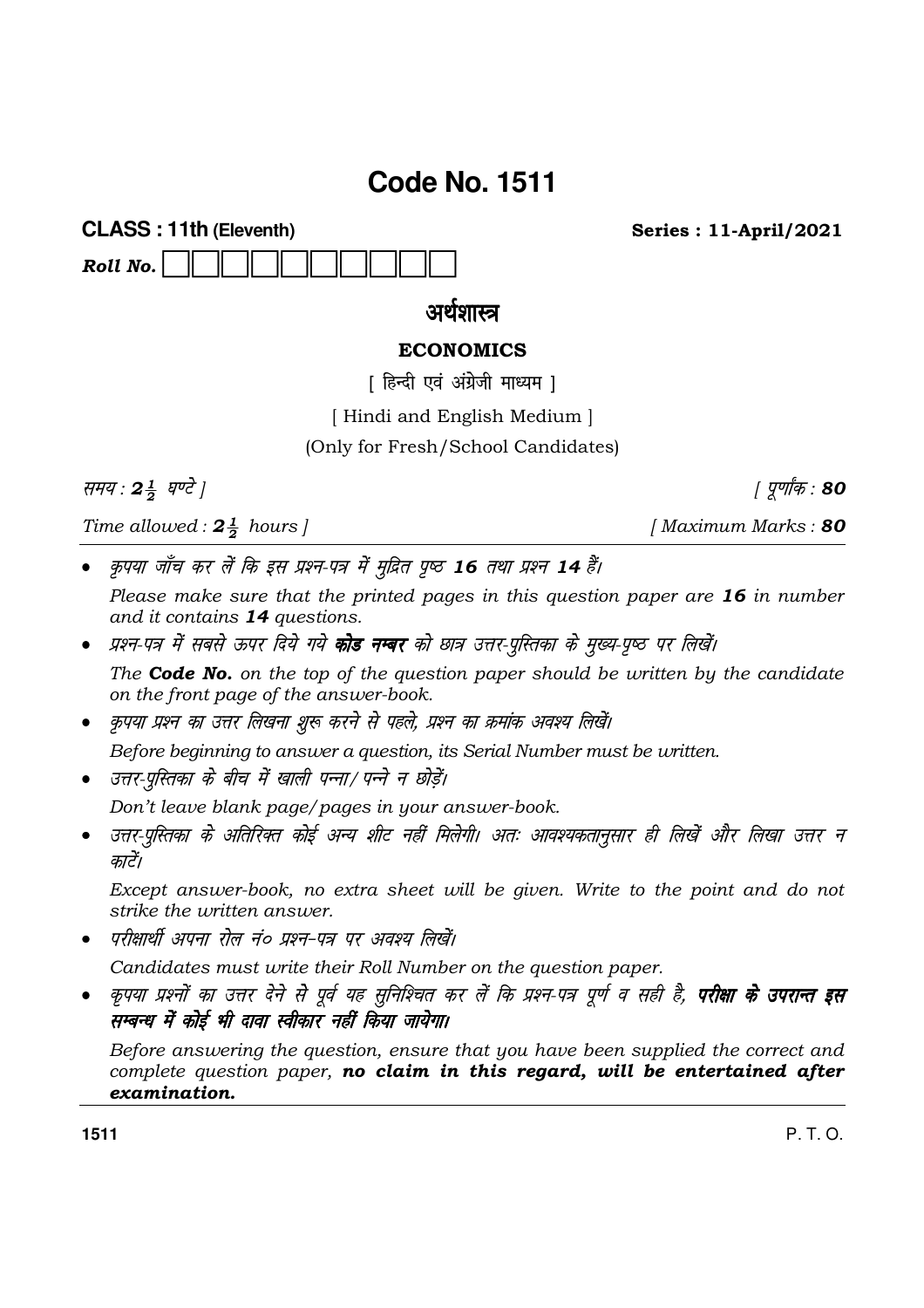### सामान्य निर्देश :

- सभी प्रश्न अनिवार्य हैं।  $(i)$
- प्रत्येक प्रश्न के निर्धारित अंक उसके सामने दिए गए हैं।  $(ii)$
- (iii) प्रश्न संख्या 1 को **चालीस** (40) वस्तुनिष्ठ प्रश्नों (बहुविकल्पीय, सत्य-असत्य, रिक्त स्थान एवं सही मिलान) में बाँटा गया है। प्रत्येक प्रश्न 1 अंक का है।
- (iv) प्रश्न संख्या 2 से 6 तक अति-लघूत्तरात्मक प्रश्न हैं जिनमें प्रत्येक प्रश्न 2 अंकों का है। प्रत्येक का उत्तर सामान्यतः 30 शब्दों से अधिक नहीं होना चाहिए।
- प्रश्न संख्या 7 से 11 तक लघूत्तरात्मक प्रश्न हैं जिनमें प्रत्येक प्रश्न 3 अंकों का है। प्रत्येक का उत्तर  $(v)$ सामान्यतः 60 शब्दों से अधिक नहीं होना चाहिए।
- (vi) प्रश्न संख्या 12 से 14 तक दीर्घ उत्तरात्मक प्रश्न हैं जिनमें प्रत्येक प्रश्न 5 अंकों का है। प्रत्येक का उत्तर सामान्यतः 130 शब्दों से अधिक नहीं होना चाहिए।
- (vii) सभी दीर्घ उत्तरात्मक प्रश्नों में आन्तरिक छूट उपलब्ध है। ऐसे प्रश्नों में से आपको **केवल एक ही** प्रश्न करना है।
- (viii) शब्द-सीमा सुत्रों, संख्यात्मक तथा रेखाचित्र वाले प्रश्नों पर लागू नहीं है।

#### **General Instructions:**

- All questions are compulsory.  $(i)$
- $(ii)$ Marks for questions are indicated against each.
- (iii) Question No. 1 is divided into **forty** (40) objective type questions (multiple choice, true-false, fill in the blank and correct match). Each question carries 1 mark.
- (iv) Question Nos. 2 to 6 are very short answer type questions carrying 2 marks each. Answer to these should normally not exceed 30 words each.
- Question Nos. 7 to 11 are short answer type questions carrying 3 marks  $(v)$ each. Answer to these should normally not exceed 60 words each.
- (vi) Question Nos. 12 to 14 are long answer type questions carrying  $5$  marks each. Answer to these should normally not exceed 130 words each.
- (vii) Internal choice is available in all long answer type questions. You have to attempt **only one** of the given choice.
- (viii) Word limit is not applicable to formulae, numerical and diagrammatical *auestions.*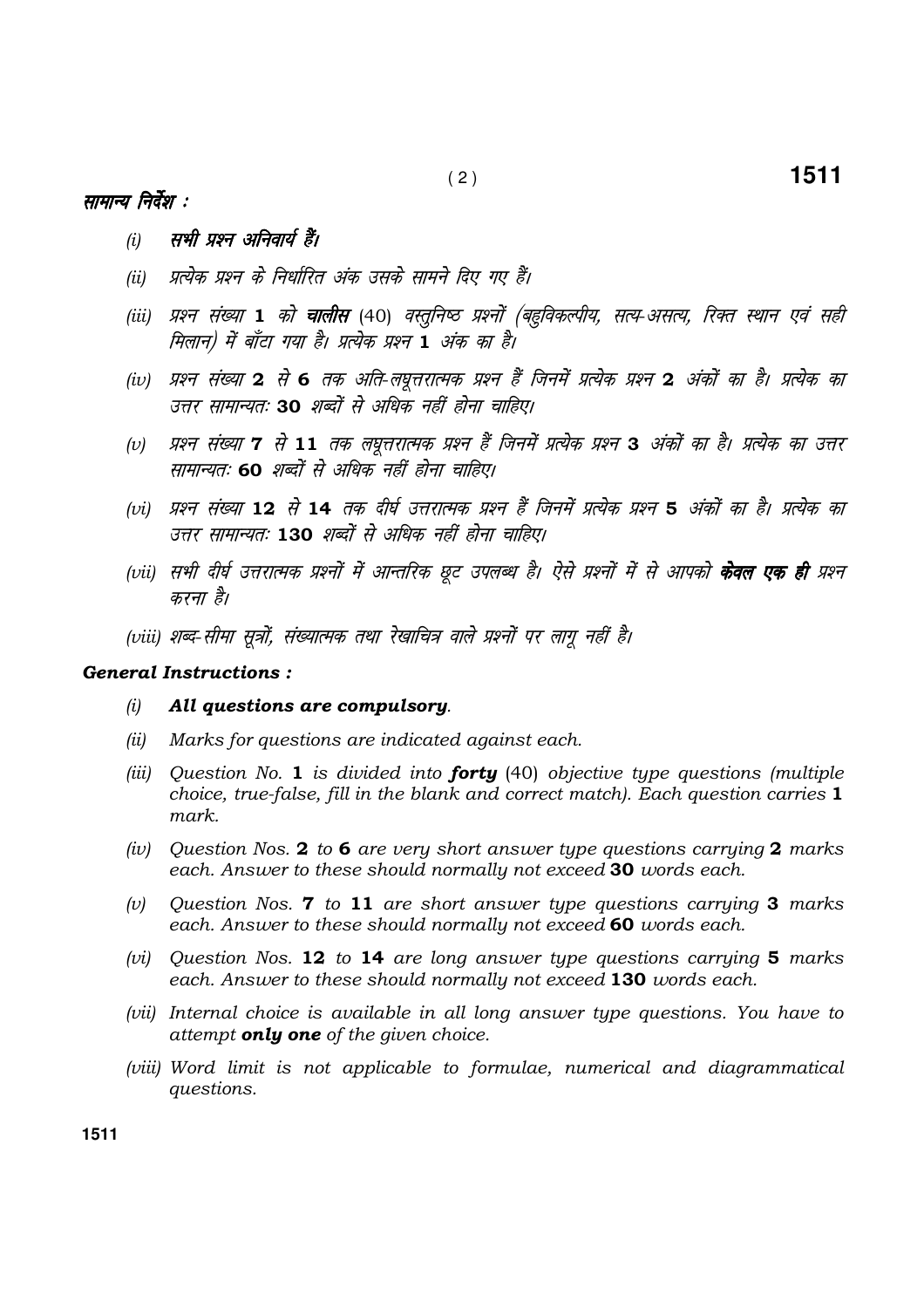## (वस्तुनिष्ठ प्रश्न)

## **(Objective Type Questions)**

## $1.$  सही विकल्प चुनिए :

### Choose the correct alternatives :

- (1) U;kn'k Z dh fo'oluh;rk e q[; :i ls fdl ckr ij fuHkZj djrh gS \ <sup>1</sup>
	- (A) न्यादर्श के आकार पर
	- $(B)$  प्रगणकों के प्रशिक्षण पर
	- (C) न्यादर्श की विधि पर
	- (D) उपरोक्त सभी पर

Reliability of sampling data depends on :

- (A) Size of sample
- (B) Training of enumerators
- (C) Method of sampling
- (D) All of the above
- (2) foHkktu ewY; dk ,d çdkj gS % <sup>1</sup>
	- $(A)$  माध्यिका
	- (B) चतुर्थक
	- $(C)$  दोनों  $(A)$  तथा  $(B)$
	- $(D)$  इनमें से कोई नहीं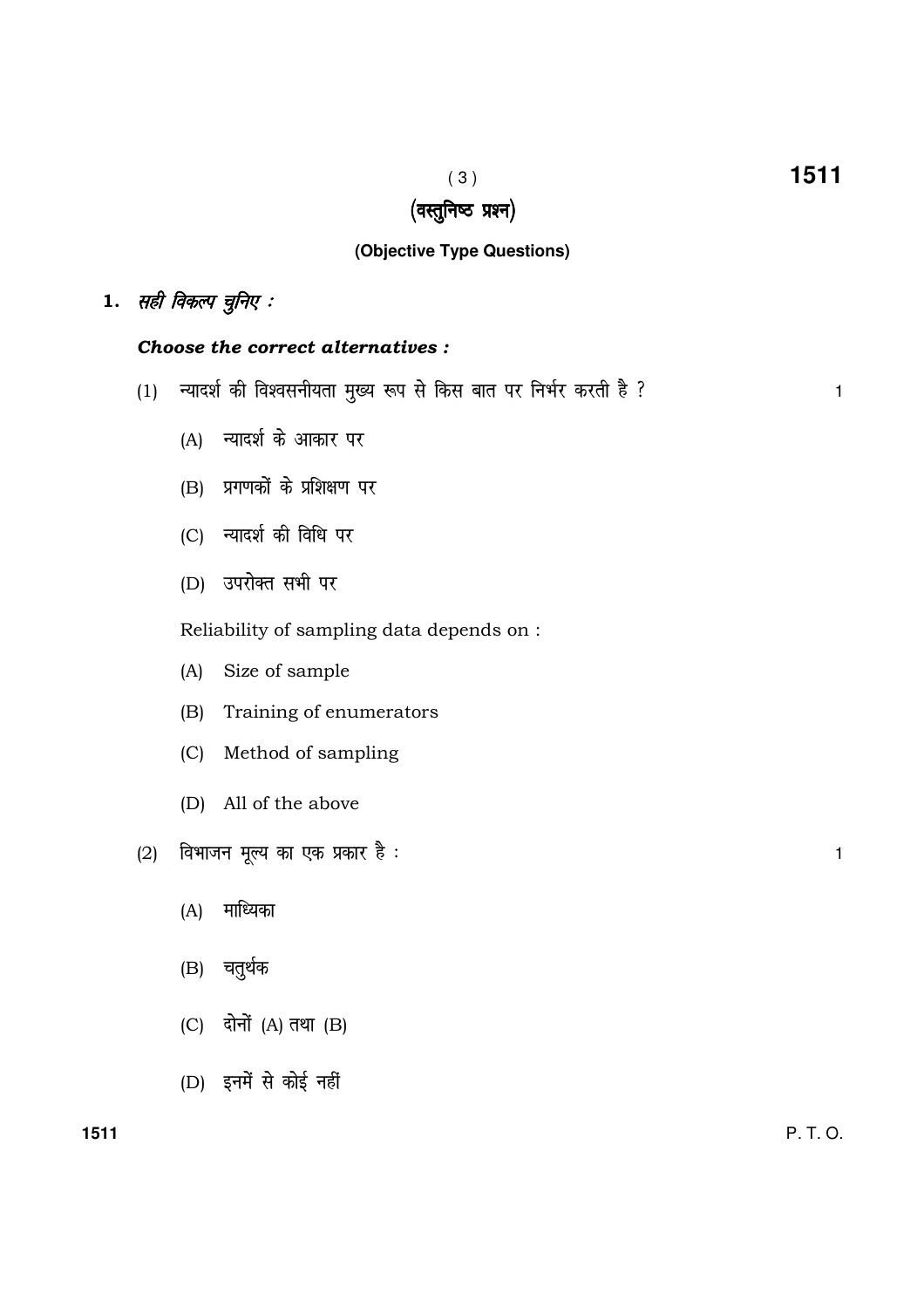- (A) Median
- (B) Quartile
- (C) Both (A) and (B)
- (D) None of these
- (3) lap;h vko`fÙk oØ dh jpuk dh tk ldrh gS % <sup>1</sup>
	- $(A)$  'से कम' विधि द्वारा
	- $(B)$  'से अधिक' विधि द्वारा
	- $(C)$  दोनों  $(A)$  तथा  $(B)$  द्वारा
	- $(D)$  इनमें से कोई नहीं

Construction of a cumulative frequency curve will be done by :

- (A) 'Less than' method
- (B) 'More than' method
- (C) Both (A) and (B)
- (D) None of these
- (4) अनुसंधान की विधि द्वारा मौलिक रूप से इकट्ठे ऑकड़े कहलाते हैं : बाद कर अपने का अपने 1
	- $(A)$  प्राथमिक आँकडे
	- (B) द्वितीयक आँकड़े
	- (C) तृतीयक आँकड़े
	- (D) उपरोक्त में से कोई नहीं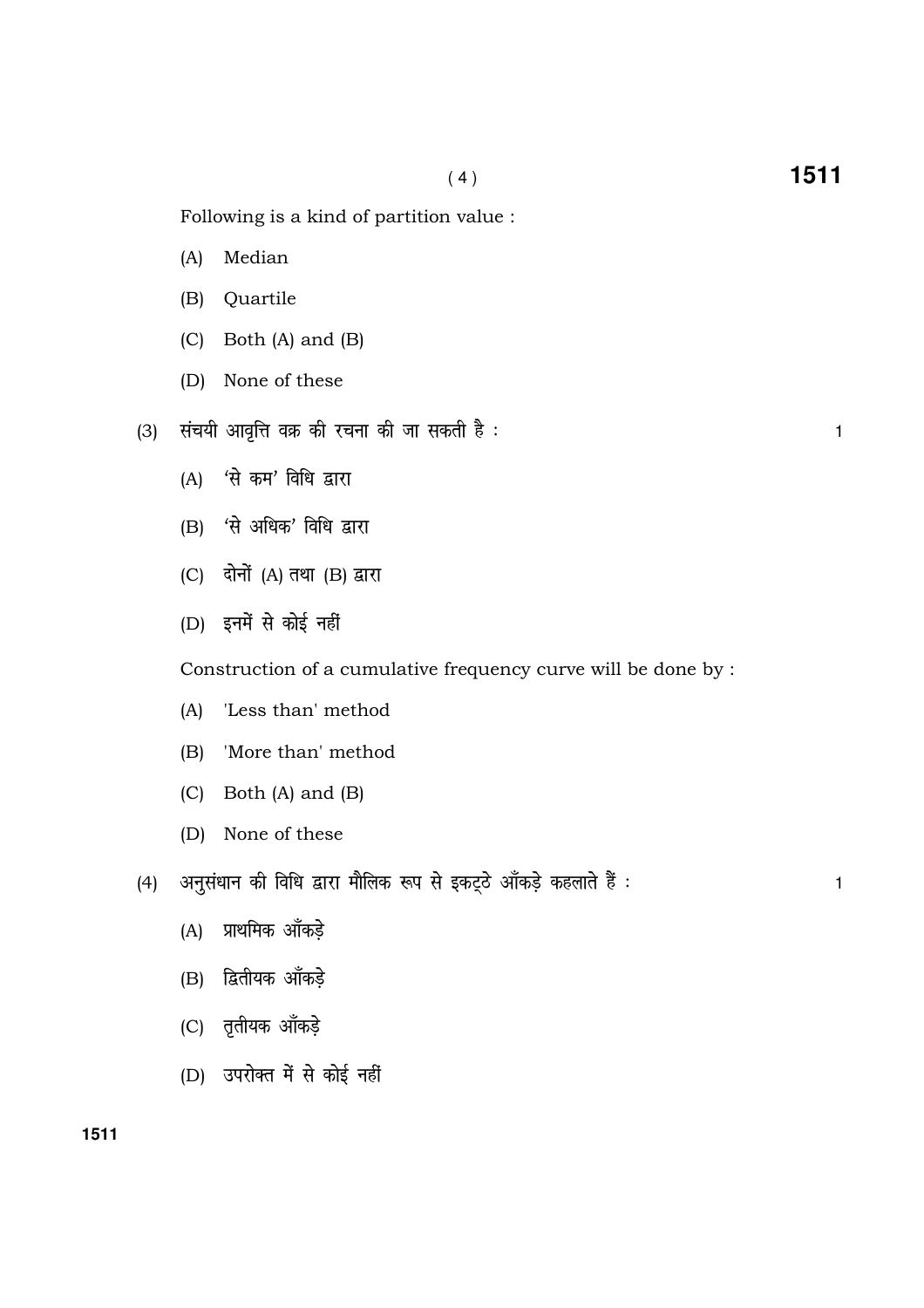Data originally collected by the process of the investigation are known as :

- (A) Primary data
- (B) Secondary data
- (C) Tertiary data
- (D) None of the above
- (5) vk Sifuo sf'kd 'kklu d s le;] Hkkjr dh tukafddh; fo'k s"krk Fkh % <sup>1</sup>
	-

- (A) उच्च जन्म दर
- (B) उच्च मृत्यु दर
- (C) उच्च शिशु दर
- (D) उपरोक्त सभी

During colonial period, India's demographic feature is/are :

- (A) High birth rate
- (B) High death rate
- (C) High infant rate
- (D) All of the above
- (6) mPp lglEcU/k dh fLFkfr es a] lglEcU/k xq.kk ad (r) gk sxk % <sup>1</sup>
	- (A)  $0 < r \le 0.25$
	- (B)  $0.25 < r \le 0.50$
	- (C)  $0.50 \le r \le 0.75$
	- (D)  $0.75 < r$

**1511** P. T. O.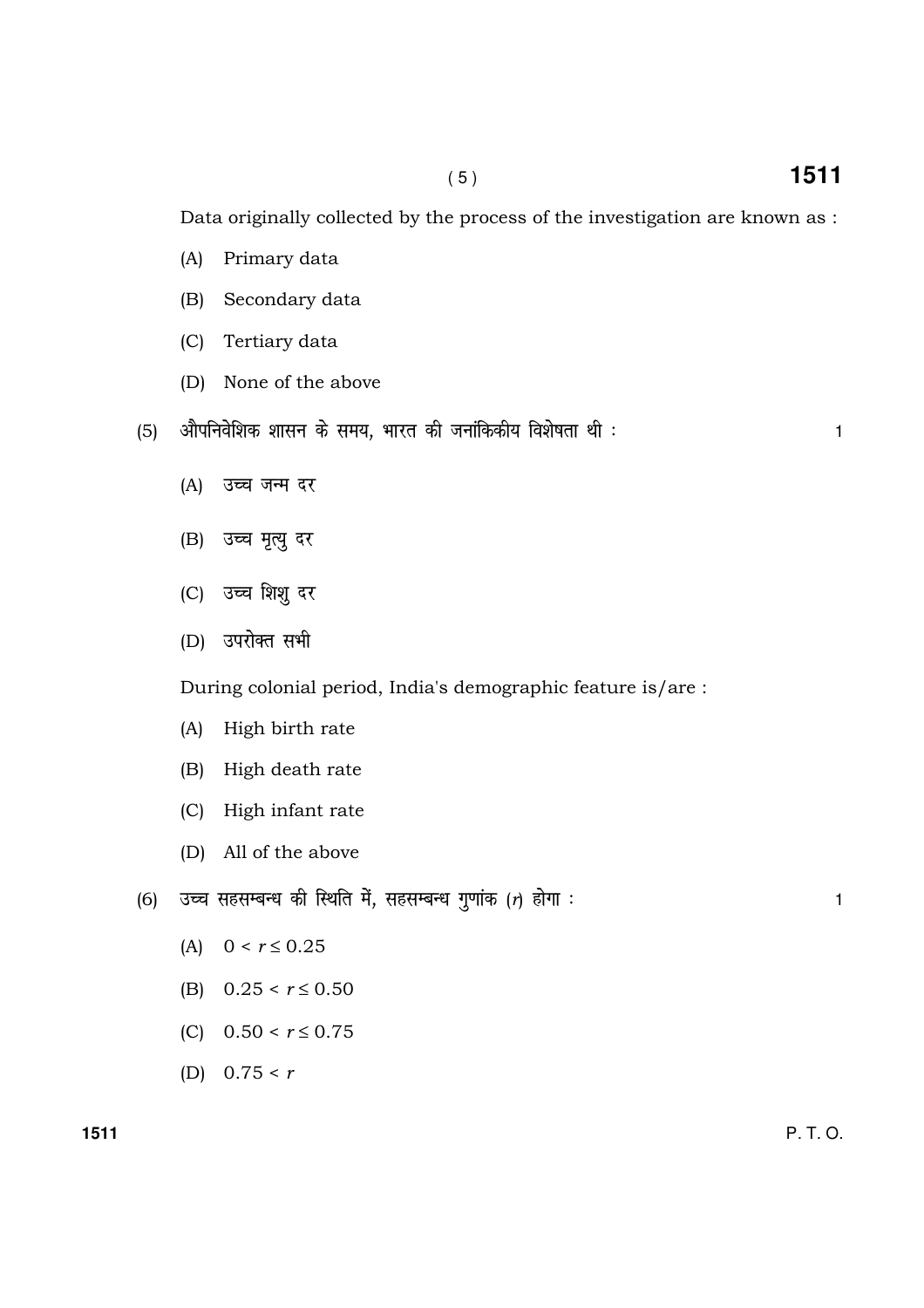In case of high degree of correlation, correlation coefficient  $(r)$  will be :

- (A)  $0 < r \le 0.25$
- (B)  $0.25 < r \le 0.50$
- (C)  $0.50 < r \le 0.75$
- (D)  $0.75 < r$
- (7) कृषि साख के मुख्य साधन हैं : बाह्य करने के साथ करने के बाद्ध करने के बाद्ध करने के बाद्ध करने व
	- (A) व्यापारिक बैंक
	- $(B)$  क्षेत्रीय ग्रामीण बैंक
	- (C) कृषि सहकारी साख समितियाँ
	- (D) उपरोक्त सभी

Main sources of Agricultural Credit are :

- (A) Commercial Banks
- (B) Regional Rural Banks
- (C) Agricultural Cooperative Credit Societies
- (D) All of the above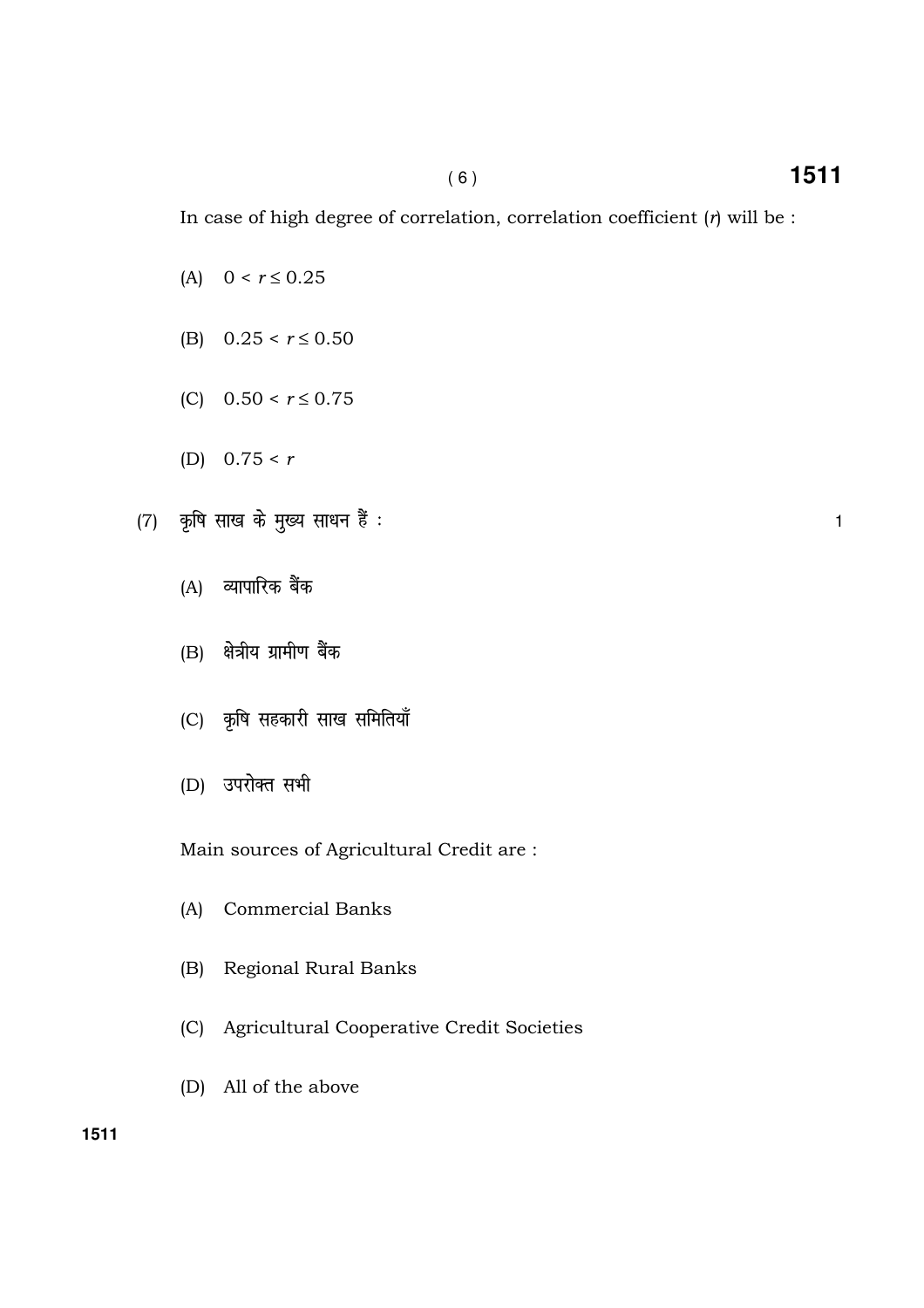1511  $(7)$ 

 $\mathbf{1}$ 

- (8) 'सार्वजनिक क्षेत्र का संकुचन' एक उपाय है :
	- (A) निजीकरण का
	- (B) उदारीकरण का
	- (C) वैश्वीकरण का
	- (D) इनमें से कोई नहीं

'Contraction of Public Sector' is a measure of :

- (A) Privatisation
- (B) Liberalisation
- (C) Globalisation
- (D) None of these

(9) शहरी क्षेत्र में पाई जाने वाली बेरोजगारी है/हैं :

- (A) औद्योगिक बेरोजगारी
- (B) शिक्षित बेरोजगारी
- (C) उपरोक्त दोनों
- (D) इनमें से कोई नहीं

 $\mathbf{1}$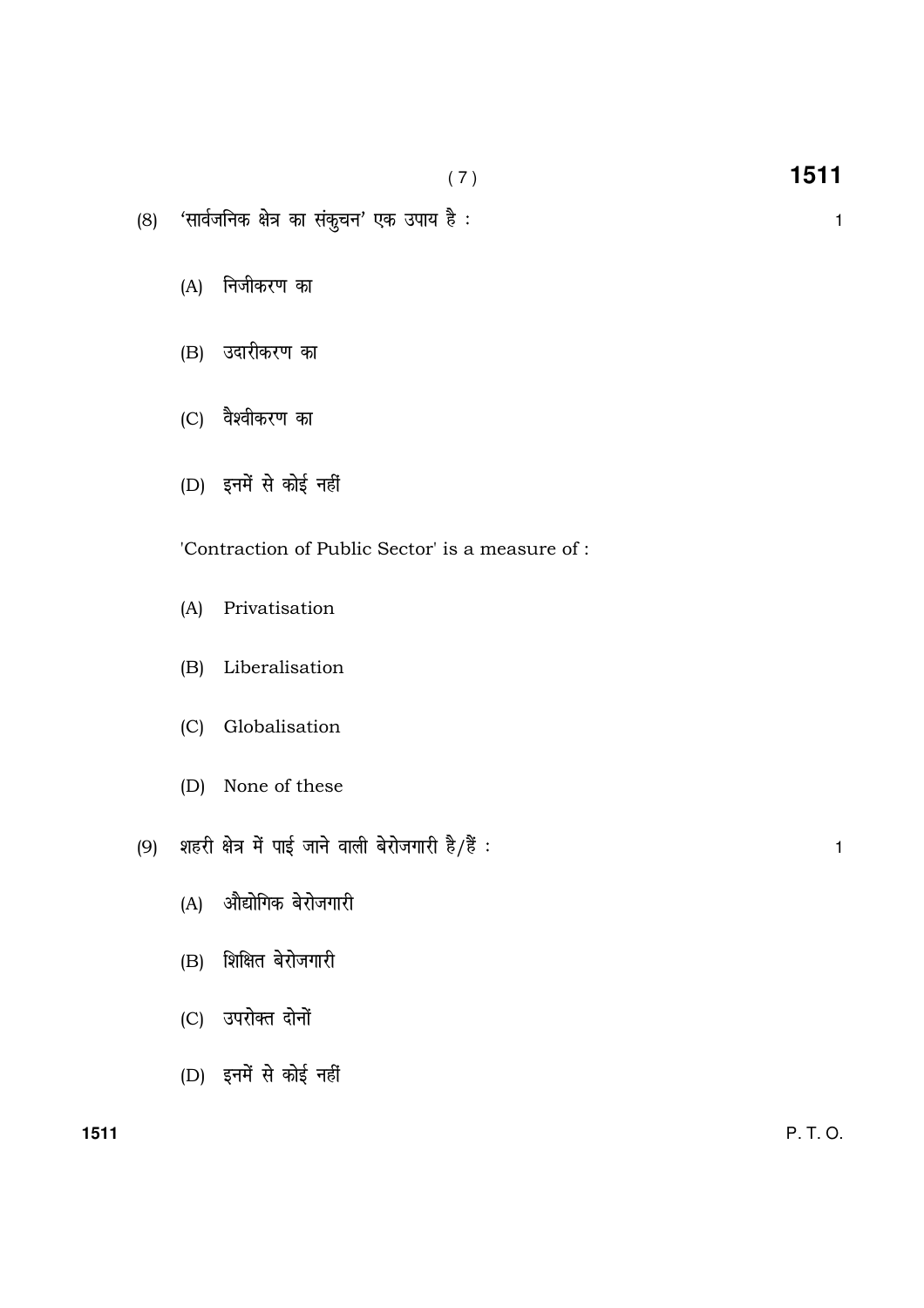Type of Urban Unemployment is/are :

- (A) Industrial Unemployment
- (B) Educated Unemployment
- (C) Both of the above
- (D) None of these
- (10) धारणीय विकास का प्रतिपादन किस रिपोर्ट में किया गया ?
	- (A) आवर वर्ल्ड
	- (B) आवर कॉमन फ्यूचर
	- (C) सेव द वर्ल्ड
	- (D) डेवलपमेन्ट

The concept of sustainable development is stated in which report ?

- (A) Our World
- (B) Our Common Future
- (C) Save the World
- (D) Development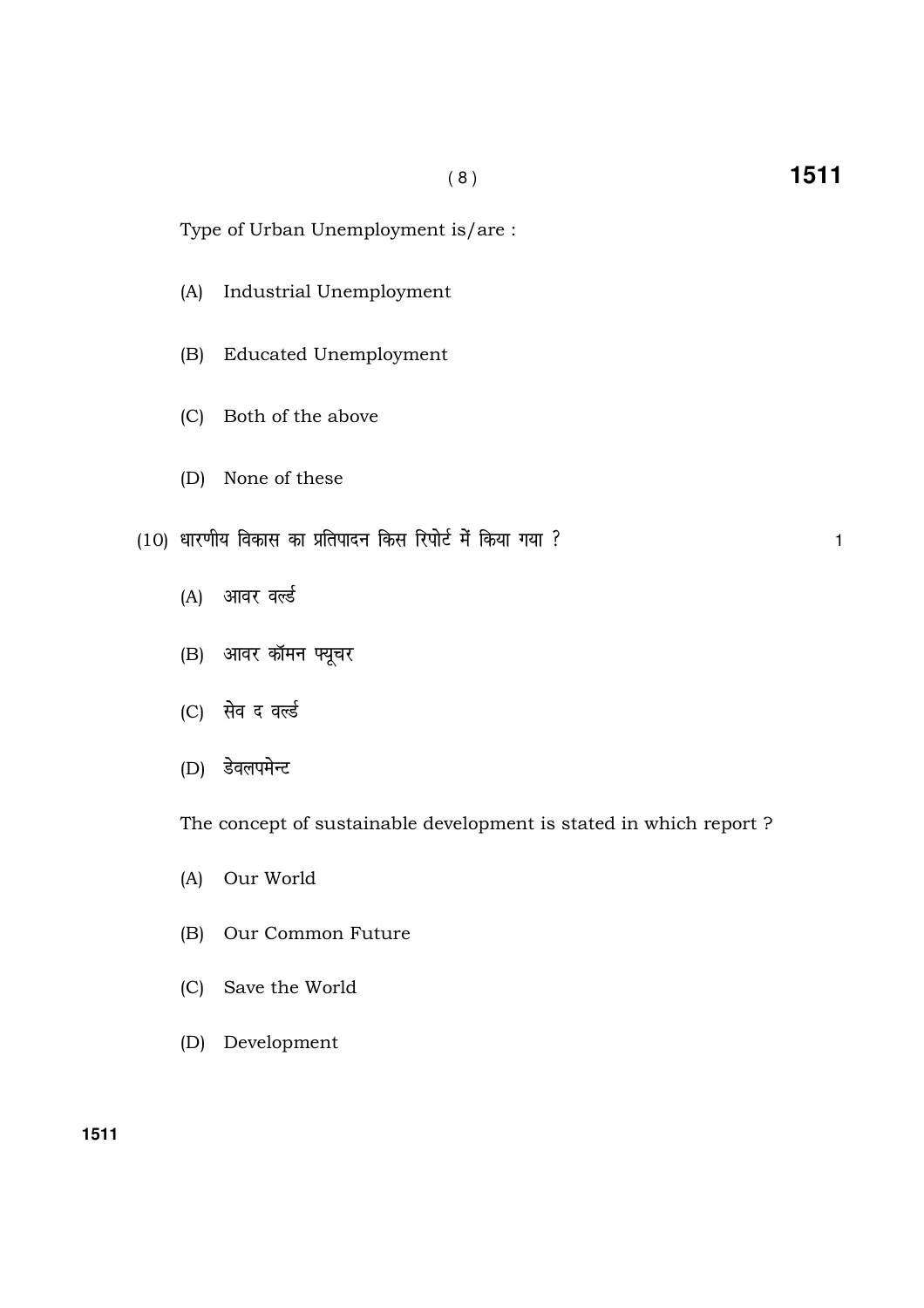| बताइए निम्नलिखित कथन सत्य हैं या असत्य : |                                                                              |   |  |  |  |
|------------------------------------------|------------------------------------------------------------------------------|---|--|--|--|
|                                          | State whether the following statements are true or false :                   |   |  |  |  |
|                                          | (11) द्वितीयक आँकड़े मौलिक होते हैं।                                         | 1 |  |  |  |
|                                          | Secondary datas are original.                                                |   |  |  |  |
|                                          | $(12)$ जनगणना हेतु भारत में प्रतिदर्श विधि प्रयोग की जाती है।                | 1 |  |  |  |
|                                          | In India, census is done by sample method.                                   |   |  |  |  |
|                                          | (13) आँकड़ों को सारणी में प्रदर्शित किया जा सकता है।                         | 1 |  |  |  |
|                                          | Datas can be shown by Table.                                                 |   |  |  |  |
|                                          | (14) समान्तर माध्य ज्ञात करने का सूत्र $\overline{X} = \frac{\sum X}{N}$ है। | 1 |  |  |  |
|                                          | Formulae to calculate arithmetic mean is $\overline{X} = \frac{\sum X}{N}$ . |   |  |  |  |
|                                          | (15) सहसम्बन्ध गुणांक का मूल्य ऋणात्मक नहीं होता है।                         | 1 |  |  |  |
|                                          | Value of correlation coefficient can't be negative.                          |   |  |  |  |
|                                          | (16) भावी पीढ़ी के कल्याण हेतु धारणीय विकास उत्तरदायी है।                    | 1 |  |  |  |

( 9 ) **1511**

Sustainable Development accounts for welfare of future generation.

**1511** P. T. O.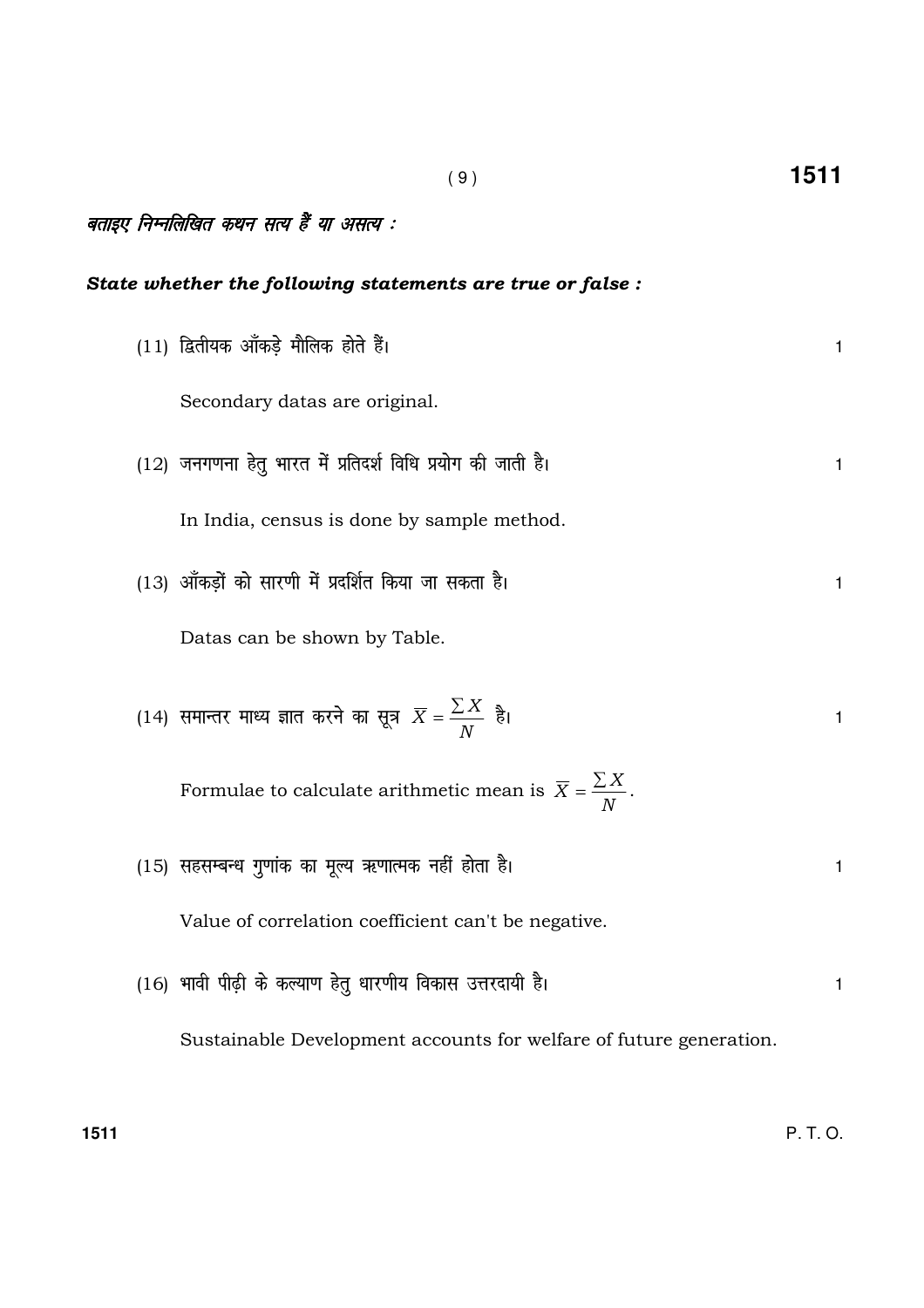|                    | (10)                                                         | 1511               |                |
|--------------------|--------------------------------------------------------------|--------------------|----------------|
|                    | (17) ऐच्छिक बेरोजगार को बेरोजगार <i>नहीं</i> माना जाता है।   |                    | 1.             |
|                    | Voluntary unemployed is <b>not</b> considered as unemployed. |                    |                |
|                    | (18) नई आर्थिक नीति 24 जुलाई, 1991 से लागू की गई।            |                    | 1              |
|                    | New Economic Policy executed from 24 July, 1991.             |                    |                |
|                    | (19) SIDBI बैंक, लघु उद्योगों को ऋण प्रदान करता है।          |                    | 1              |
|                    | SIDBI Bank issues loan to the small industries.              |                    |                |
|                    | (20) विशुद्ध बचतों से आर्थिक संवृद्धि को मापा जाता है।       |                    | 1              |
|                    | Economic Growth is measured by Genuine Savings.              |                    |                |
| रिक्त स्थान भरें : |                                                              |                    |                |
|                    | <b>Fill in the blanks:</b>                                   |                    |                |
|                    | (21) प्रत्यक्ष अनुसंधान अपेक्षाकृत  महंगी विधि है।           | (कम/अधिक)          | 1              |
|                    | Direct Investigation Method is comparatively  dearer method. |                    |                |
|                    |                                                              | (less/more)        |                |
|                    | (22) सारणी का एक अनिवार्य भाग  है।                           | (शीर्षक/चित्र)     | $\overline{1}$ |
|                    | is a necessary part of table.                                | (Heading/Diagram)  |                |
|                    | (23) , विभाजन मूल्य का एक प्रकार है।                         | (माध्य/माध्यिका) 1 |                |
|                    | is a type of partition value.                                | (Mean/Median)      |                |
| 1511               |                                                              |                    |                |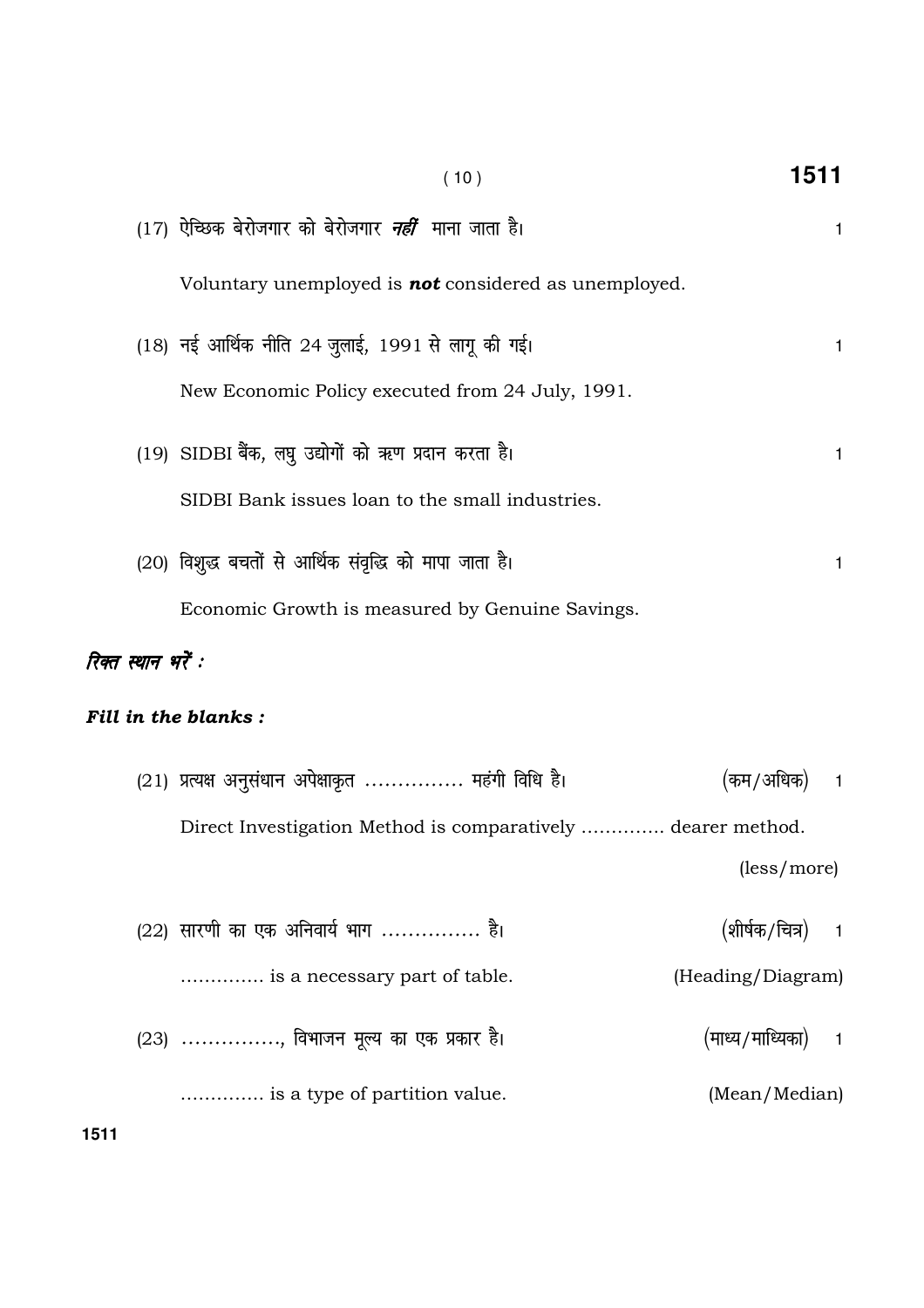- 1511  $(11)$ (24) ..............., ऑकड़ों को चार बराबर भागों में बाँटता है। (चतुर्थक/दशमक)  $\overline{1}$ .............. divided the datas in four equal parts. (Quartile/Decile) (25) ............... ने श्रेणी सहसम्बन्ध गुणांक का निर्माण किया। (कार्ल पियर्सन/स्पीयरमैन)  $\overline{1}$ .............. construct the rank correlation coefficient. (Karl Pearson/Spearman) (26) हम .............. क्षेत्रक को तृतीयक क्षेत्र में शामिल करते हैं। (कषि /बीमा)  $\mathbf{1}$ We includes .............. sector in tertiary sector. (Agriculture/Insurance)
- (27) नई आर्थिक नीति में .............. को शामिल किया जाता है। (निजीकरण/चुनावों)  $\mathbf{1}$

.............. is included in New Economic Policy. (Privatisation/Elections)

(28) मौसमी बेरोजगारी सामान्यतः ............... में पाई जाती है। (कषि/उद्योग)  $\mathbf{1}$ Normally seasonal unemployment exists in ...............

(Agriculture/Industries)

(29) आर्थिक विकास तथा धारणीय विकास में अन्तर ............... जाता है। (पाया/नहीं पाया)  $\mathbf{1}$ 

There exist .............. in economic development and sustainable development. (Difference/No Difference)

(30) भारत में पंचवर्षीय योजनाएँ ............... से प्रारम्भ की गईं।  $(1950/1951)$  $\overline{1}$  $(1950/1951)$ In India, five year plans starts from ...............

 $P.T.O.$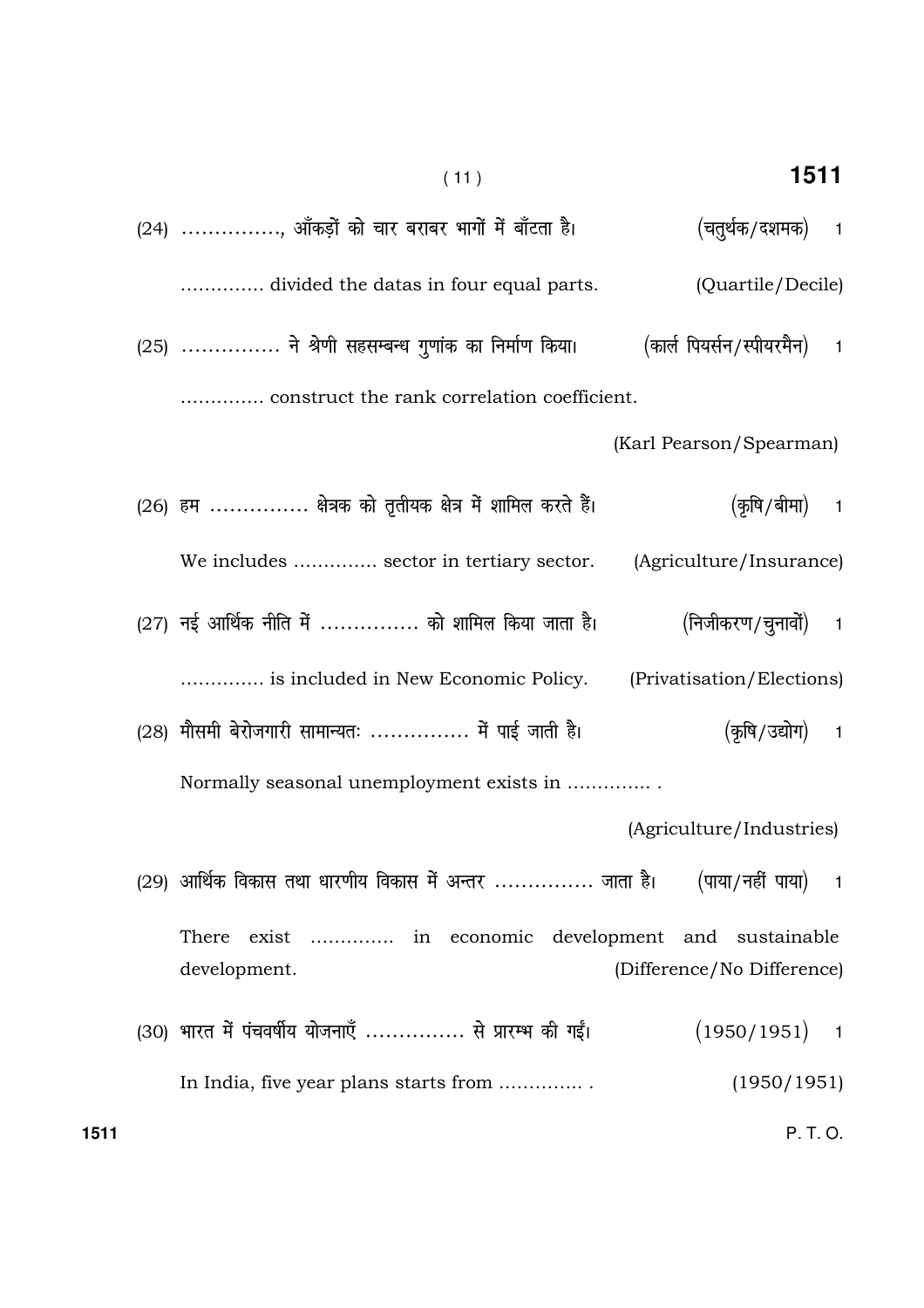|                                                   | (12) |                          | 1511               |
|---------------------------------------------------|------|--------------------------|--------------------|
| सही मिलान करें (प्रश्न संख्या 31 से 40):          |      |                          |                    |
| Correctly match the following (Q. No. 31 to 40) : |      |                          | $10 \times 1 = 10$ |
| (31) भारत की पहली औद्योगिक नीति                   |      | (a) निर्धनता की माप      |                    |
| First industrial policy of India                  |      | Measure of Poverty       |                    |
| (32) विभाजन मूल्य                                 | (b)  | आर्थिक क्रिया            |                    |
| Partition Value                                   |      | <b>Economic Activity</b> |                    |
| (33) गणितीय औसत                                   | (c)  | उदारीकरण                 |                    |
| Mathematical Average                              |      | Liberalisation           |                    |
| (34) सहसम्बन्ध गुणांक                             |      | (d) चतुर्थक              |                    |
| <b>Correlation Coefficient</b>                    |      | Quartile                 |                    |
| (35) MRTP एक्ट में छूट                            | (e)  | 1948                     |                    |
| Liberalising MRTP Act                             |      |                          |                    |
| (36) चकबंदी                                       | (f)  | समान्तर माध्य            |                    |
| Consolidation of Land Holdings                    |      | Arithmetic Mean          |                    |
| (37) कृषि साख                                     | (g)  | कार्ल पियर्सन            |                    |
| <b>Agricultural Credit</b>                        |      | Karl Pearson             |                    |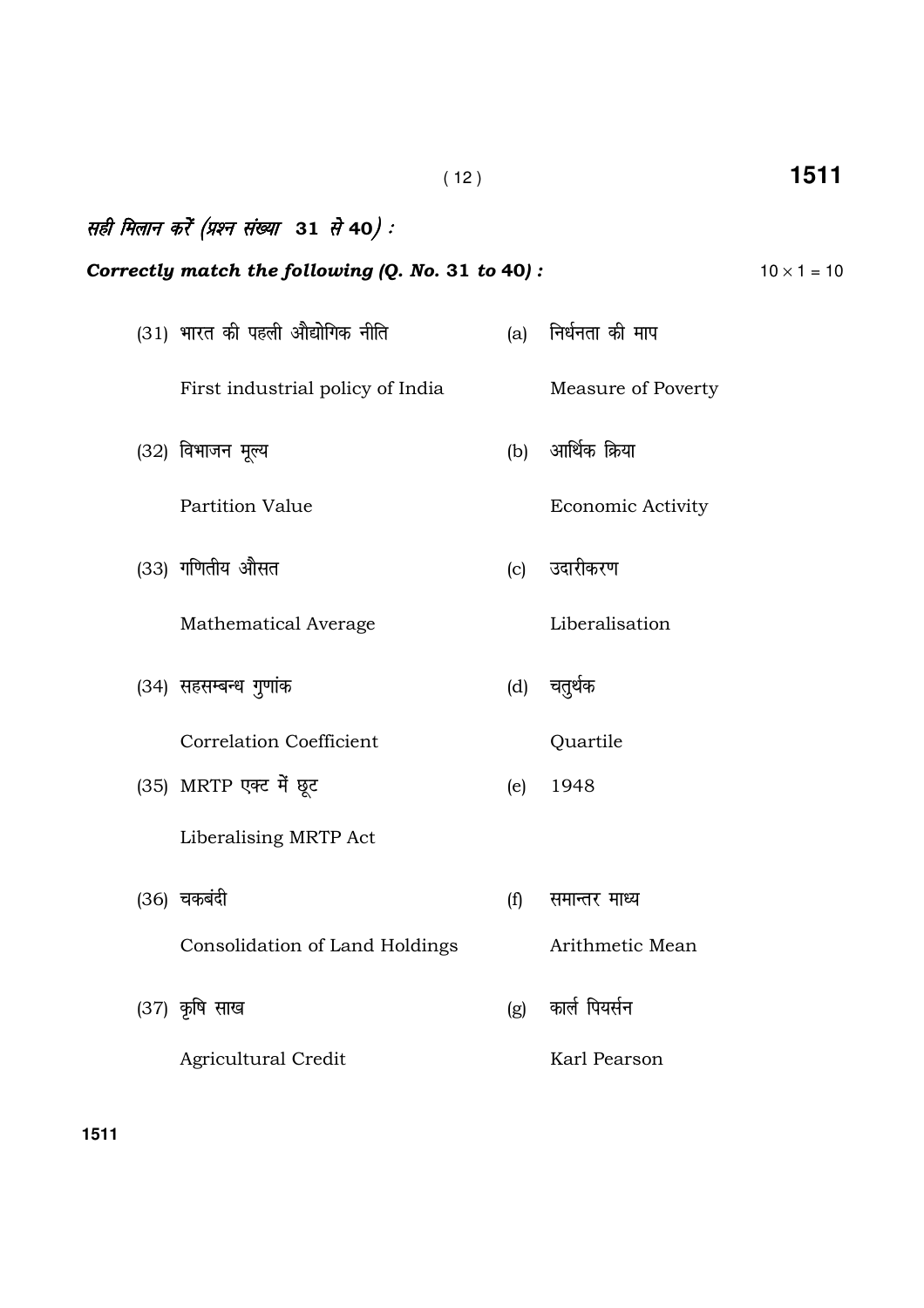| (38) | निवेश               | (h) | भूमि सुधार                       |
|------|---------------------|-----|----------------------------------|
|      | Investment          |     | Land Reforms                     |
|      | (39) सरल दण्ड आरेख  | (i) | क्षेत्रीय ग्रामीण बैंक           |
|      | Simple Bar Diagram  |     | Regional Rural Banks             |
|      | (40) कैलोरी मापदण्ड | (i) | आँकडों का चित्रीय प्रदर्शन       |
|      | Calorie Norms       |     | Diagramatic Presentation of Data |

 $(13)$ 

## (अति-लघूत्तरात्मक प्रश्न)

### (Very Short Answer Type Questions)

| 2. यादृच्छिक/दैव निदर्शन विधि से आप क्या समझते हैं ? |  |
|------------------------------------------------------|--|
| What do you mean by Random Sampling Method?          |  |
|                                                      |  |

| <b>3.</b> सहसम्बन्ध गुणांक की <i>दो</i> विशेषताएँ बताइए।  |  |
|-----------------------------------------------------------|--|
| State any <b>two</b> features of Correlation Coefficient. |  |

- 4. स्वतन्त्रता के समय भारतीय अर्थव्यवस्था में कृषि की स्थिति का संक्षेप में वर्णन करें।  $\overline{2}$ Explain in brief, the state of agriculture in Indian economy at the time of independence.
- 5. निम्नलिखित समंकों से समान्तर माध्य ज्ञात कीजिए:

| ' आय (रुपये में)     | 10000 | 20000 | 30000 | 40000 | 50000 |
|----------------------|-------|-------|-------|-------|-------|
| व्यक्तियों की संख्या |       |       |       |       |       |

1511

 $\overline{2}$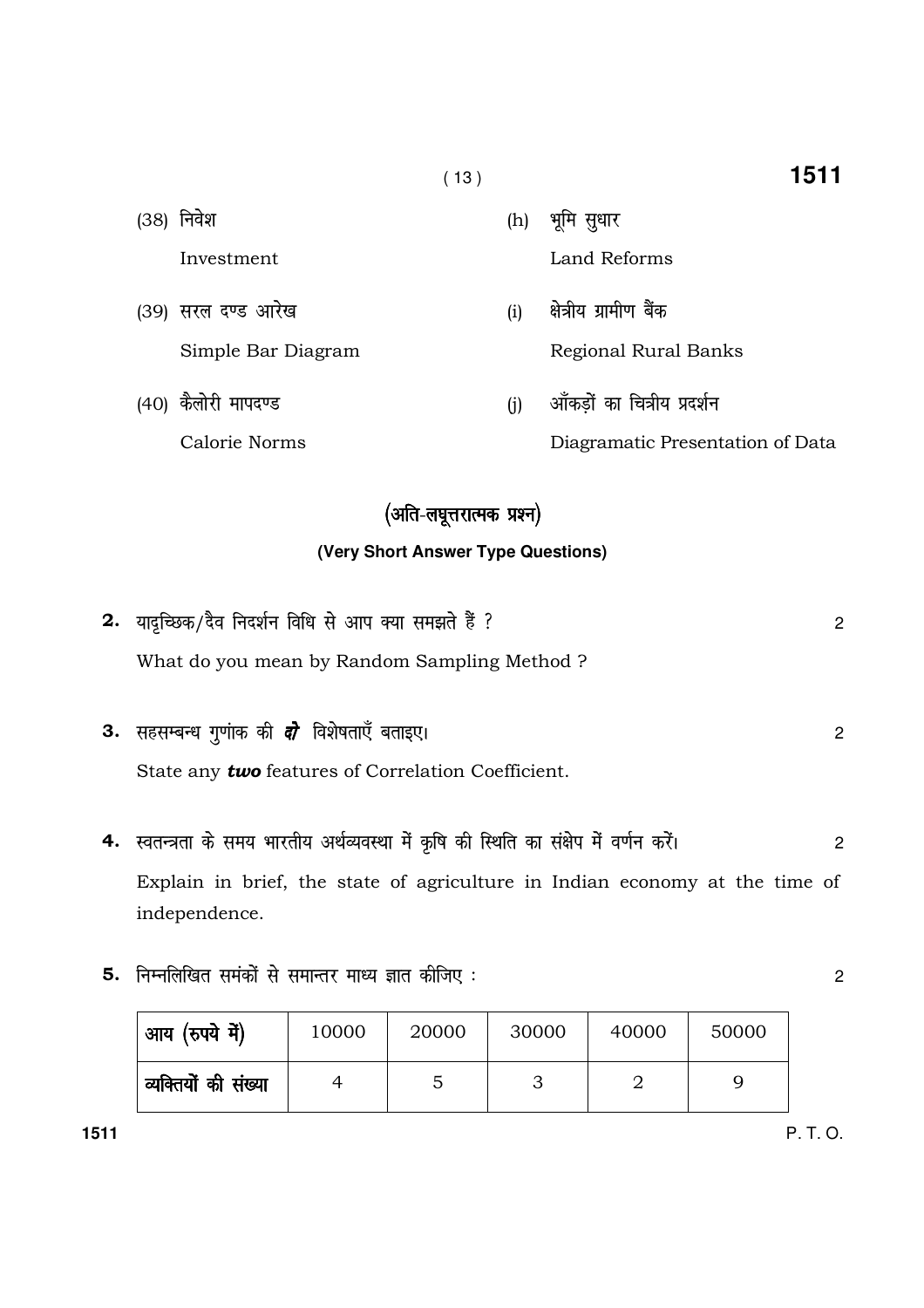Calculate the arithmetic mean from following data :

| Income $(Rs.)$        | 10000 | 20000 | 30000 | 40000 | 50000 |
|-----------------------|-------|-------|-------|-------|-------|
| <b>No. of Persons</b> |       | 5     |       |       |       |

6. भारत में निर्धनता के कोई *दो* कारणों की व्याख्या करें।

State any **two** reasons of poverty in India.

## (लघूत्तरात्मक प्रश्न)

#### **(Short Answer Type Questions)**

7. एक अच्छे वर्गीकरण के मुख्य तत्त्वों की व्याख्या करें। सामान के बाद कर सामान कर सामान कर सामान कर अ

Explain the characteristics of a Good Classification.

|  | 8. परिभाषित कीजिए: | $1 \times 3 = 3$ |  |
|--|--------------------|------------------|--|
|--|--------------------|------------------|--|

- (i) बहुगुणी दण्ड आरेख
- (ii) आयत चित्र
- (iii) बहुभुज

Define the following :

- (i) Multiple Bar Diagram
- (ii) Histogram
- (iii) Polygon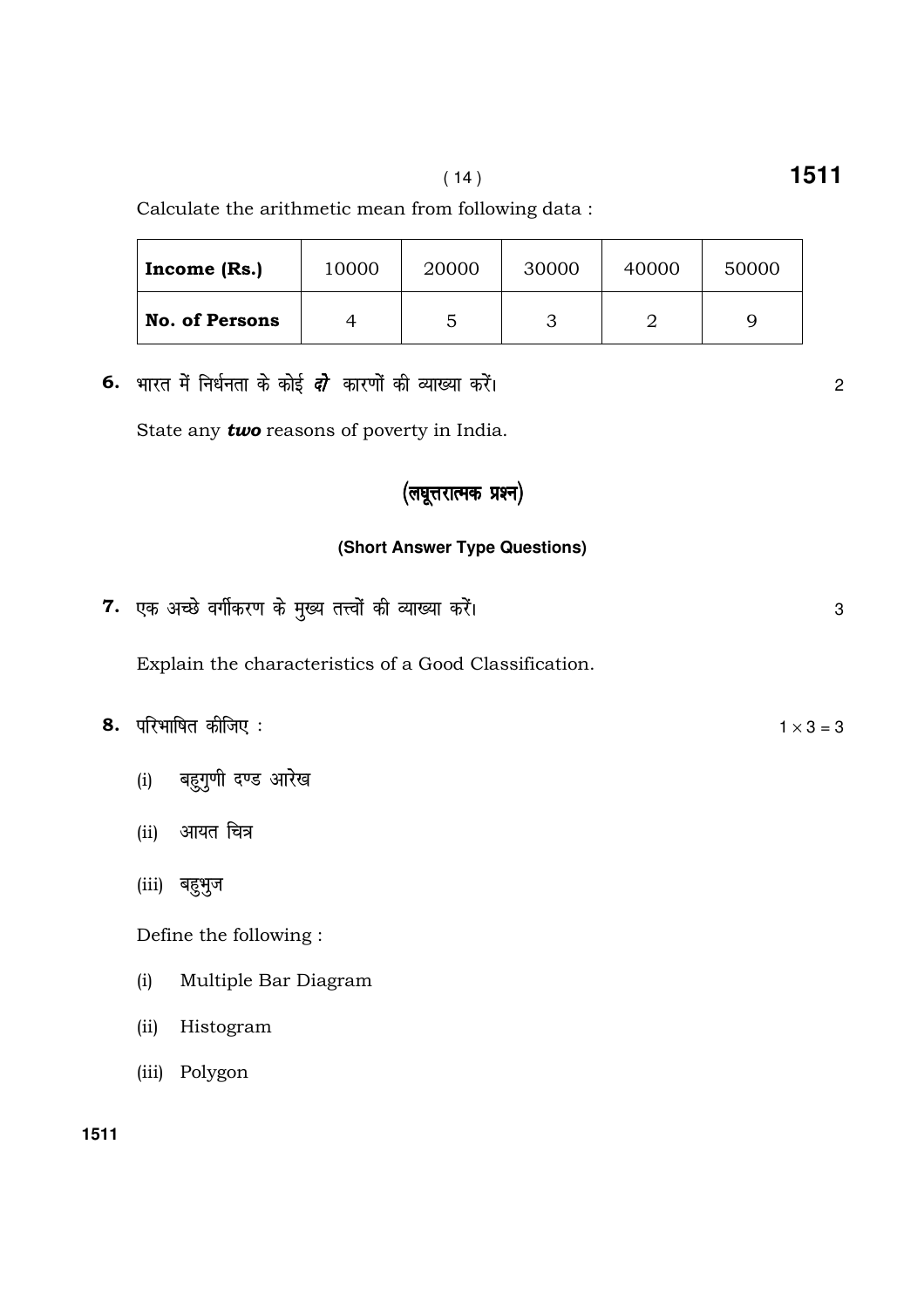- $(15)$ 9. भूयिष्ठक/बहुलक, माध्यिका तथा चतुर्थक को परिभाषित करें।  $1 \times 3 = 3$ Define Mode, Median and Quartile.
- 10. कृषि साख के *तीन* संस्थागत स्रोतों की व्याख्या करें। Explain any **three** institutional sources of Agricultural Credit.
- 11. धारणीय विकास तथा आर्थिक विकास में किन्हीं *तीन* अन्तरों की व्याख्या करें। 3 Explain any three differences between economic development and sustainable development.

### (दीर्घ उत्तरात्मक प्रश्न)

### (Long Answer Type Questions)

12. भारत में पंचवर्षीय योजनाओं के दीर्घकालीन उद्देश्य बताइए। 5 State the long-term objectives of Five Year Plans in India.

#### अथवा

#### **OR**

भारतीय नियोजन की *चार* मुख्य उपलब्धियाँ बताइए। State any four achievements of Indian Planning.

13. अर्थव्यवस्था के उदारीकरण से क्या अभिप्राय है ? इसके मुख्य उपाय बताइए।  $1 + 4 = 5$ What is meant by Liberalisation of the economy ? Explain its main measures.

### अथवा

### **OR**

आर्थिक सुधारों से क्या अभिप्राय है ? आर्थिक सुधारों की आवश्यकता क्यों हुई ?  $1 + 4 = 5$ What is meant by Economic Reforms ? Why the need of Economic Reforms occurs?

 $P.T.O.$ 

1511

3

5